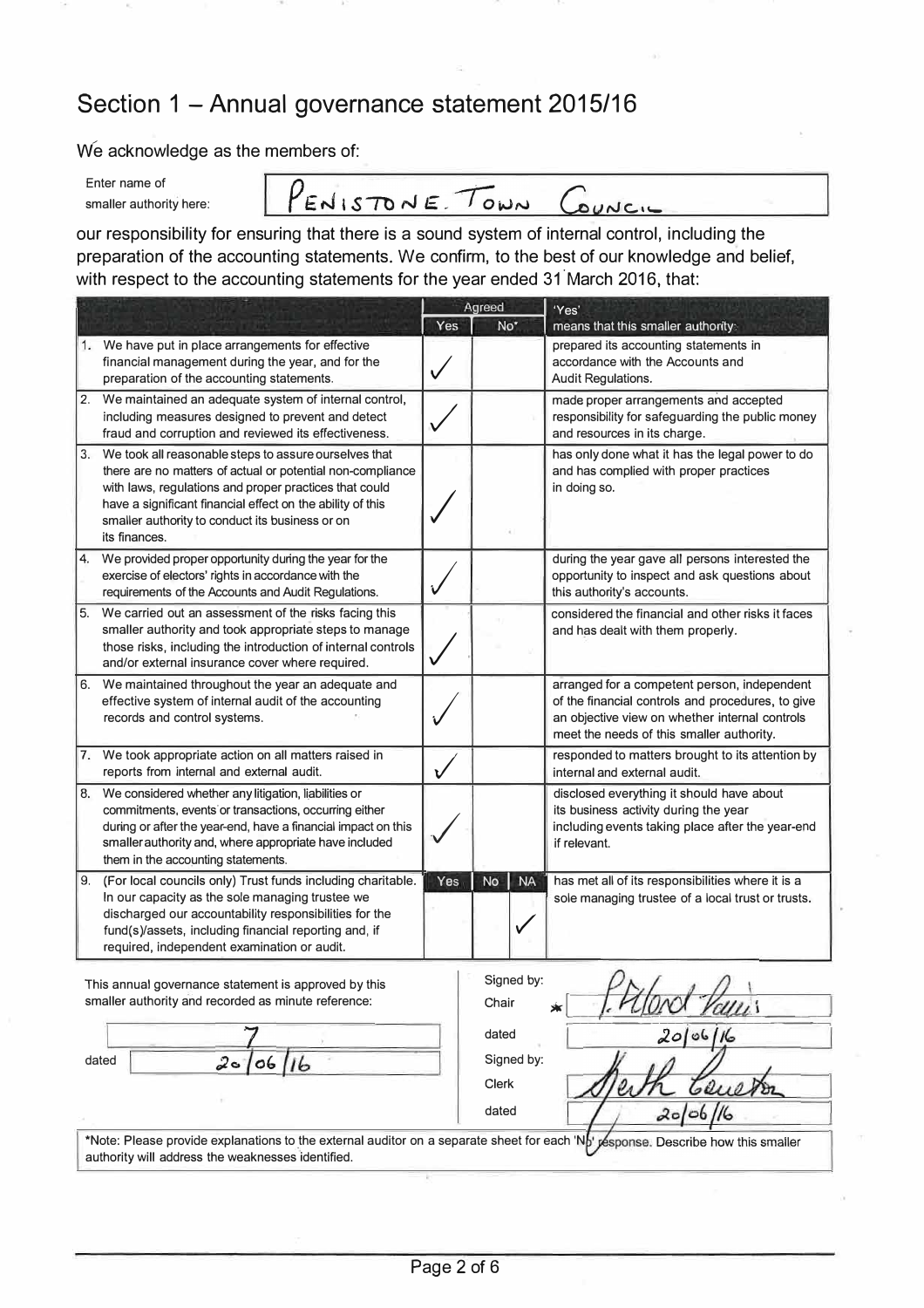# Section 2 - Accounting statements 2015/16 for

Enter name of smaller authority here: PENISTONE TOWN COUNCIL

|                                                                                              | Year ending            |                        | Notes and guidance                                                                                                                                                                              |  |
|----------------------------------------------------------------------------------------------|------------------------|------------------------|-------------------------------------------------------------------------------------------------------------------------------------------------------------------------------------------------|--|
|                                                                                              | 31 March<br>2015<br>£. | 31 March<br>2016<br>ç. | Please round all figures to nearest £1. Do not leave any boxes blank<br>and report £0 or Nil balances. All figures must agree to underlying<br>financial records.                               |  |
| <b>Balances brought</b><br>1.<br>forward                                                     | 165910                 | 762                    | Total balances and reserves at the beginning of the year as recorded<br>in the financial records. Value must agree to Box 7 of previous year.                                                   |  |
| 2. (+) Precept or Rates<br>and Levies                                                        |                        | 151,582,153,850        | Total amount of precept or (for IDBs) rates and levies received<br>or receivable in the year. Exclude any grants received.                                                                      |  |
| $3.$ (+) Total<br>other receipts                                                             | 443.555                | 486.414                | Total income or receipts as recorded in the cashbook less the<br>precept or rates/levies received (line 2). Include any grants received.                                                        |  |
| 4. (-) Staff costs                                                                           | 225, 295               | 223, 256               | Total expenditure or payments made to and on behalf of all<br>employees. Include salaries and wages, PAYE and NI (employees<br>and employers), pension contributions and employment expenses.   |  |
| (-) Loan<br>5.<br>interest/capital<br>repayments                                             | NIL                    | NIL                    | Total expenditure or payments of capital and interest made during<br>the year on the smaller authority's borrowings (if any).                                                                   |  |
| (-) All other<br>6.<br>payments                                                              | 439 990                | 342,116                | Total expenditure or payments as recorded in the cashbook less staff<br>costs (line 4) and loan interest/capital repayments (line 5).                                                           |  |
| 7. $(=)$ Balances carried<br>forward                                                         | 95.762                 | 170.654                | Total balances and reserves at the end of the year. Must equal<br>$(1+2+3) - (4+5+6)$                                                                                                           |  |
| Total value of cash<br>8.<br>and short term<br>investments                                   | 167,502                | 1244, 293              | The sum of all current and deposit bank accounts, cash holdings and<br>short term investments held as at 31 March - To agree with bank<br>reconciliation.                                       |  |
| 9. Total fixed assets<br>plus long term<br>investments<br>and assets                         |                        | 1,368,625 1,382,742    | The original Asset and Investment Register value of all fixed assets,<br>plus other long term assets owned by the smaller authority as at<br>31 March                                           |  |
| 10. Total<br>borrowings                                                                      | NIL                    | NIL                    | The outstanding capital balance as at 31 March of all loans from third<br>parties (including PWLB).                                                                                             |  |
| 11. (For Local Councils<br>Only) Disclosure<br>note re Trust funds<br>(including charitable) |                        | <b>No</b><br>Yes       | The Council acts as sole trustee for and is responsible for managing<br>Trust funds or assets.<br>N.B. The figures in the accounting statements<br>above do not include any Trust transactions. |  |

I certify that for the year ended 31 March 2016 the accounting statements in this annual return present fairly the financial position of this smaller authority and its income and expenditure, or properly present receipts and payments, as the case may be.

Signed by Responsible Firmncial Officer Love  $2006/2016$ Date

I confirm that these accounting statements were approved by this smaller authority on this date:

 $20/06$  $2016$ and recorded as minute reference: Signed by Chair of the meeting approving these accounting statements. Date  $20/06/2016$